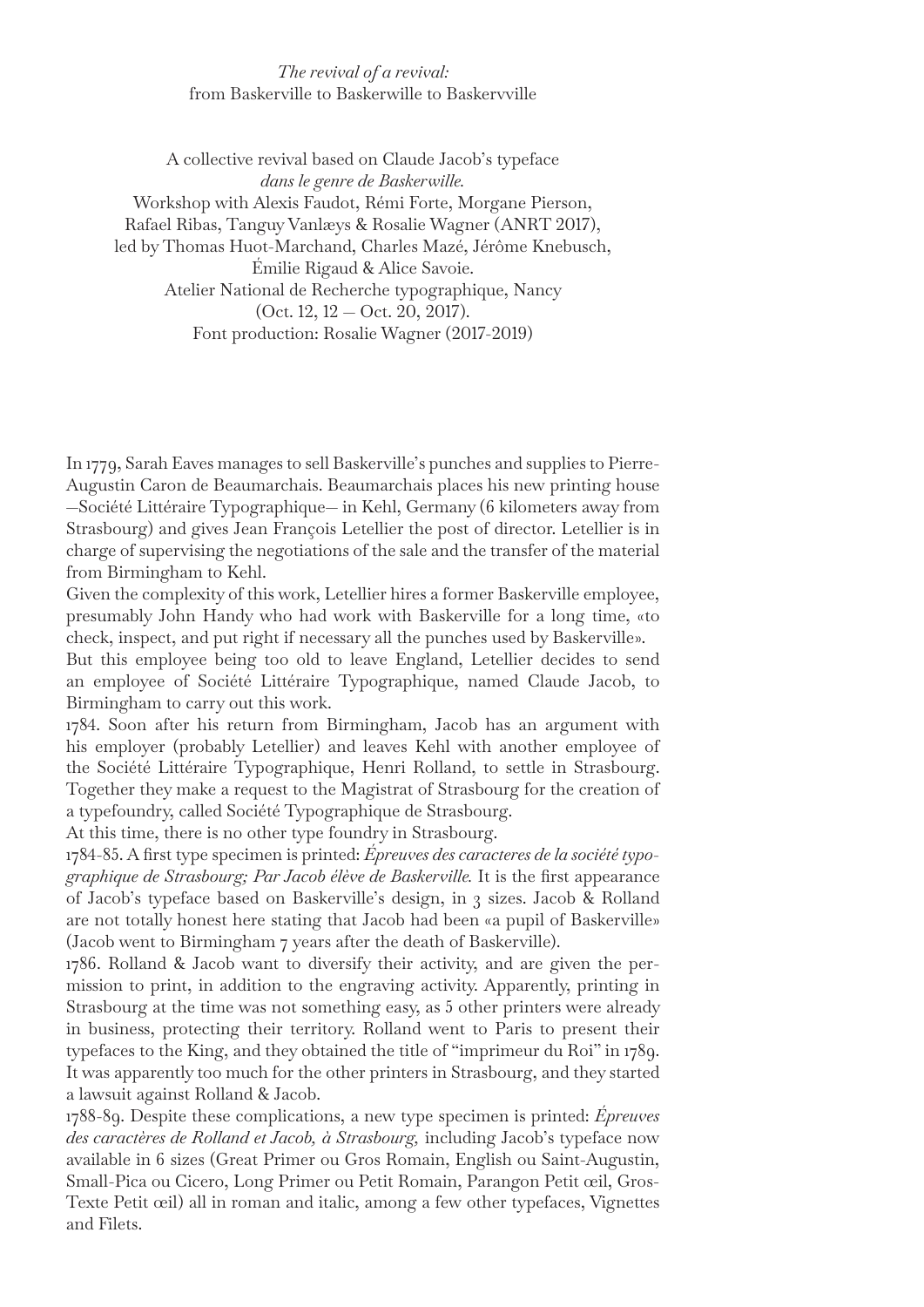In 1789 however, Rolland & Jacob are ending their collaboration after a "disagreement". In 1790, one of the five printers of Strasbourg, François-Xavier Levrault, took the opportunity to create a new partnership with Claude Jacob and a lawyer named Michel Thomassin, in order to continue to produce typefaces.

A contract signed in January 12th and February 9th 1990 by Thomassin, Jacob, and Nicolas Levrault —the eldest of the Levrault family— states that the association would last 12 years, that Jacob would work for nobody else but the foundry, and that he would create all kind of typefaces with a minimum of one font per year. The new punches and matrices would belong to the association, and the association would go by the name of Société typographique Levrault.

The story of the printers Levrault is also a very long one, beginning as early as 1676. In fact, Levrault's printing activities have now stopped but the group still exists today as Berger- Levrault. They now produce softwares.

Back in 1790, the new Société typographique operated as an annex of the Levrault printing house. Its publications indicated that the text was typesetted "Avec les caractères de Jacob". Jacob had to produce these so-called "caractères de Jacob" on behalf of Levrault, but also to be sold to other printers in Strasbourg, in Alsace, in Lorraine, in Avignon, but also in Belgium, Switzerland and Germany. Levrault might have shut down the Société typographique between 1795 and 1800, and definitively integrated the type foundry to his printing facility.

1800. A new type specimen is printed: *Épreuves des caractères de la fonderie des Frères Levrault, in Strasbourg, and showing the "Caractères dans le genre de Baskerwille".* Jacob must have stopped working for Levrault earlier than in 1802 —he signed a 12-years contract in 1790—, as his name disappears.

But the original source of his typeface, Baskerville, finally reappears, although spelled with a w instead of a v.

We lose track of Claude Jacob at this point, but his design is preserved by Levrault. 1815. The last known specimen printed by Levrault, *Épreuves de la fonderie de François Georges Levrault, à Strasbourg, 1815* is still selling Jacob's «Caractères dans le genre de Baskerwille».

In 1871, after the end of the Franco-Prussian War, Strasbourg is part of Imperial Germany and the Levrault decide to move to Nancy. Five years later, in 1876, a fire destroys the printing facility, and they have to build a new one from scratch. But despite all these difficulties, Jacob's typeface survived and one finally finds it again in 1878, in a publication telling the long story of the Levrault, entitled *Notice historique de l'Imprimerie Berger-Levrault & Cie,* typesetted in «caractères genre Baskerwille (propriété de la Maison)», as mentioned in the imprint.

The particularity of Jacob's Baskerwille is that the roman is very close to Baskerville's typefaces while the italic is closer to Didot's typefaces. The design of the letter w is unusual: it is twice a v, and marks the particular identity of Jacob's font. Jacob's Baskerwille itself is a strange double of Baskerville's typefaces. Baskervville (with a double-v) is a revival of Jacob lost typefaces, designed collectively by the students of ANRT in October 2017, after studying Berger-Levrault archives in Nancy and Strasbourg. Baskervville Baskervville is opensource and available on Google Fonts since 2019.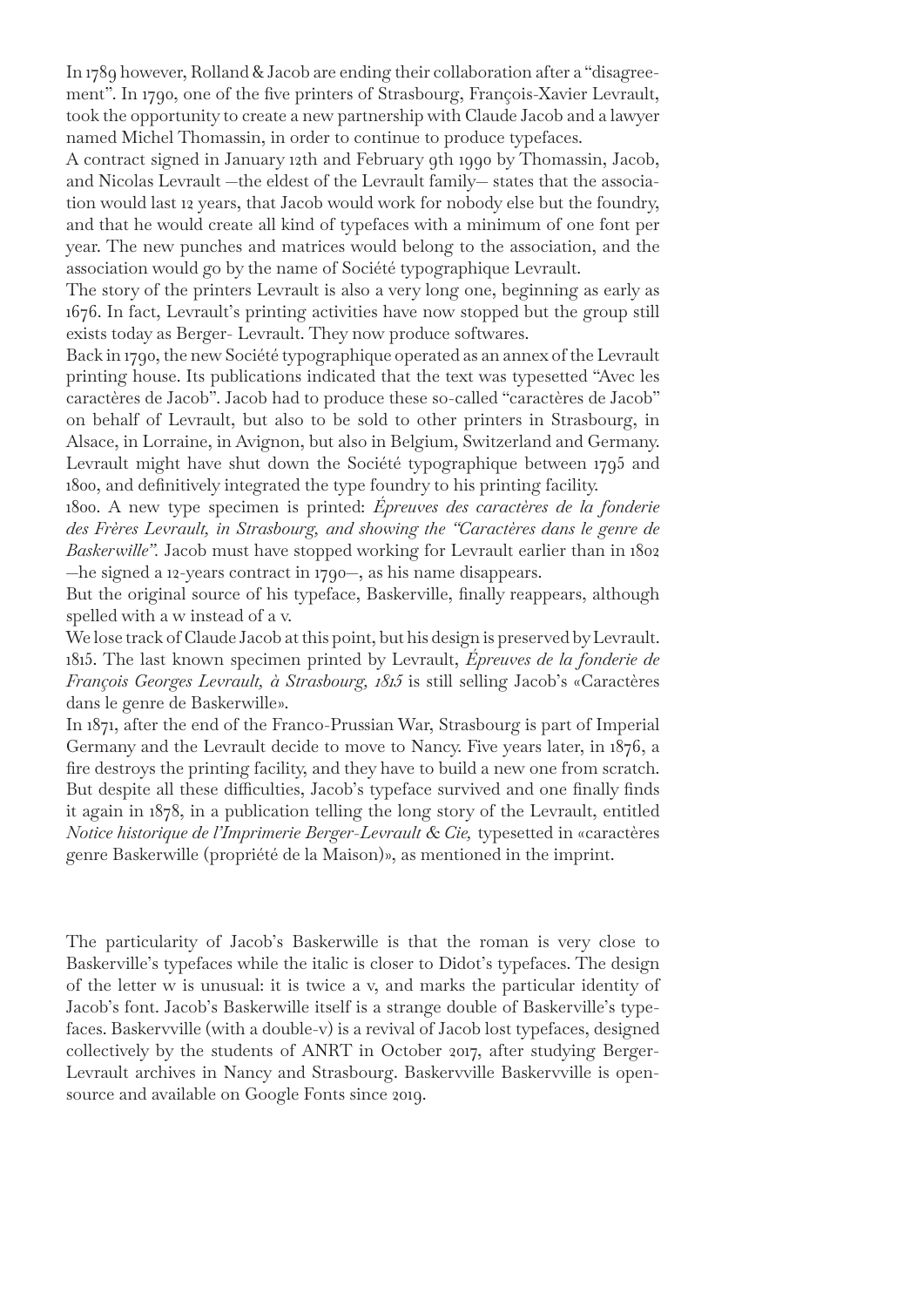# CARACTÈRES

DANS LE GENRE

DE BASKERWILLE.

### Doppel-Pica ou Gros-Parangon.

Nous arrivons tout nouveaux aux divers âges de la vie, et nous y manquons souvent d'expérience, malgré le nombre des années.

Nous arrivons tout nouveaux aux divers àges de la vie, et nous y manquons souvent d'expérience, malgré le nombre des années.

# CARACTÈRES

DanS LE GEnrE

DE BaSKErWILLE.

*Doppel-Pica* ou *Gros-Parangon.*

NOUS arrivons tout nouveaux aux divers âges de la vie, et nous y manquons souvent d'expérience, malgré le nombre des années.

 *Nous arrivons tout nouveaux aux divers âges de la vie, et nous y manquons souvent d'expérience, malgré le nombre des années.*

Épreuves des caractères de la fonderie des frères Levrault, Strasbourg , 1800. Baskervville, ANRT, 2018.

#### **ACHEVÉ D'IMPRIMER**

PAR BERGER-LEVRAULT ET C<sup>ie</sup>, A NANCY

Le 5 Juin 1878

Caractère genre Baskerwille (propriété de la Maison).

Presse mécanique Marinoni.

Papier de MM. P. Bichelberger, E. Champon et C<sup>ie</sup>.

Encre de M. Lorilleux fils aîné.

Dessin et gravure des vignettes, têtes de chapitres, culs-de-lampes et cadre par les artistes de la Maison (le dessin par M. Th. Nouvian, la gravure sur bois par M. Lévy, la gravure sur pierre par M. Richard).

#### ACHEVÉ D'IMPRIMER

par BERGER-LEVRAULT ET Cie, a nancy

*Le* 5 *Juin* 1878

Caractère genre Baskerwille (propriété de la Maison). Presse mécanique Marinoni.

Papier de MM. P. Bicherberger, E. Champon et Cie.

Encre de M. Lorilleux fils aîné.

Dessin et gravure des vignettes, têtes de chapitres, culs-de-lampes et cadre par les artistes de la Maison (le dessin M. Th. Nouvian, la gravure sur bois par M. Lévy, la gravure sur pierre par M. Richard).

<u>L'imprimerie Berger-Levrault et Cie, Notice historique…</u>, Berger-Levrault et Cie<br>Imprimeurs-éditeurs, Nancy et Paris, 1878.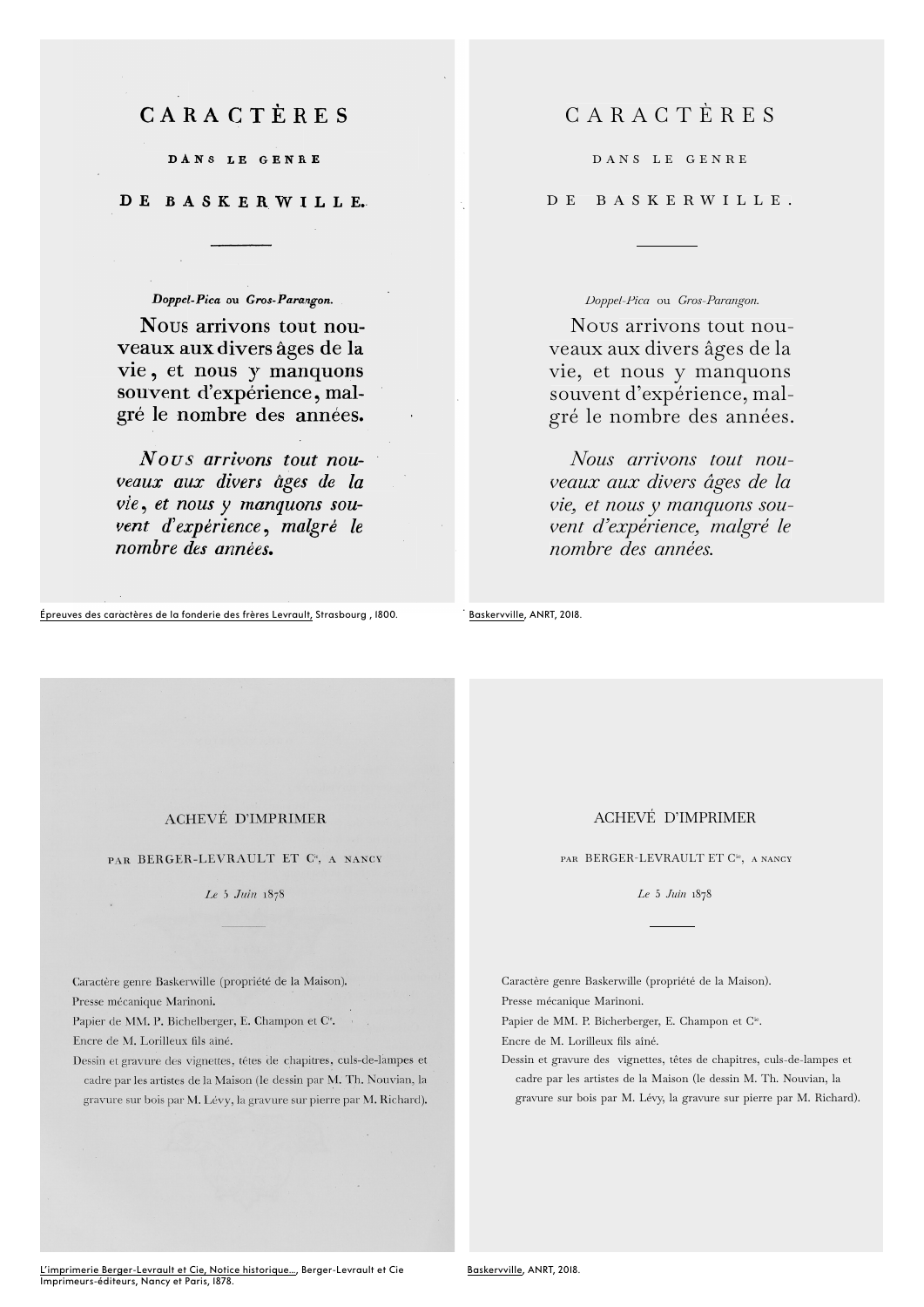| <b>Uppercases</b>                       | AÁĂĂÂÄÀĀĄÅÅÅÃÆBCĆČÇCDĐĎĐEÉĚÊËĖĖĒ<br>EFFGĞGGHHIIIIIIIIIKKLLLLLLMNNNNNNO<br>ÓŎŎÔÖŎŐŌØÕŒPÞQRŔŘŖSŚŠŞȘTŦŤŢŢUÚŬŮ<br>ÜÜÜÜÜÜŪŲŮŨVWŴŴŴŴXYÝŶŸŶŶZŹŽŻ                                                                                                                                                                                          |
|-----------------------------------------|------------------------------------------------------------------------------------------------------------------------------------------------------------------------------------------------------------------------------------------------------------------------------------------------------------------------------------|
| Lowercases                              | aáăăâäàāąåãæbcćčçċdðďđeéěêëėèēęfgğġġhħĥiıíĭî<br>ïìīįjjkķlĺľļŀłmnńňņŋñoóǒôöòőōøõœpþqrŕřŗsśšşşß<br>ttťttuú ú û ü ü ü ü ü ü ü ű ū ų ů ũ v w w ŵ w w x y ý y y y y y z ź ž ż<br>fi fl fb ff ffb ffh ffi ffj ffk ffl fh fj fk                                                                                                           |
| <b>Small Caps</b>                       | AÁĂĂÂÄÀĀĄÅÅÅÃÆBCĆČÇĊDĐĎĐEÉĚÊËĖĖĒĘFFGĞĢĠHĦIÍĬ<br>ÎÏİİIJJKĶLĹĽĻĿŁMNŃŇŅŅÑOÓŎÔÖŎŐŌØÕŒPÞQRŔŘŖSŚŠ                                                                                                                                                                                                                                        |
| Ordinals                                | N <sup>a</sup> N <sup>o</sup>                                                                                                                                                                                                                                                                                                      |
| <b>Superiors</b>                        | Nadehmnorst                                                                                                                                                                                                                                                                                                                        |
| Old style figures                       | 0123456789                                                                                                                                                                                                                                                                                                                         |
| <b>Lining Figures</b>                   | 0123456789                                                                                                                                                                                                                                                                                                                         |
| <b>Superiors</b><br>inferiors           | $N^{0123456789} N_{0123456789}$                                                                                                                                                                                                                                                                                                    |
| Numerator,<br>denominators<br>fractions | $0123456789/0123456789\frac{1}{2}\frac{1}{4}\frac{3}{4}$                                                                                                                                                                                                                                                                           |
| Punctuation                             | $Ha$ , $\cdot$ *<br>$\mathcal{H}$ le $\mathcal{H}$ if $\mathcal{H} \setminus [\{(\mathrm{Hh})\}]$<br>$n-n-n-n$<br>""ah" ,'ah' «ah» ‹ah› o3'08"                                                                                                                                                                                     |
| Case sensitive                          | $N:N;N-N-N-N$<br>$[\{(\text{HAHO})\}]$<br><b>"80'80" GHAP (AH) AH)</b> .03'08<br>""AH" ,AH' «AH» (AH)                                                                                                                                                                                                                              |
| Symbols                                 | $\mathfrak{e} \mathfrak{S} \mathfrak{E} \mathfrak{f} \mathfrak{L} \mathfrak{Y}$ + - x $\div$ = $\neq$ > < $\geq$ $\leq$ $\pm$ $\approx$ $\sim$ $\neg$ $\wedge$ $\infty$ $\varnothing$ $\varnothing$ $\varnothing$<br>$\Diamond \Diamond \oslash \& \P \S \odot \bigcirc \neg \neg \neg \neg \neg \neg \neg \neg \neg \neg \exists$ |